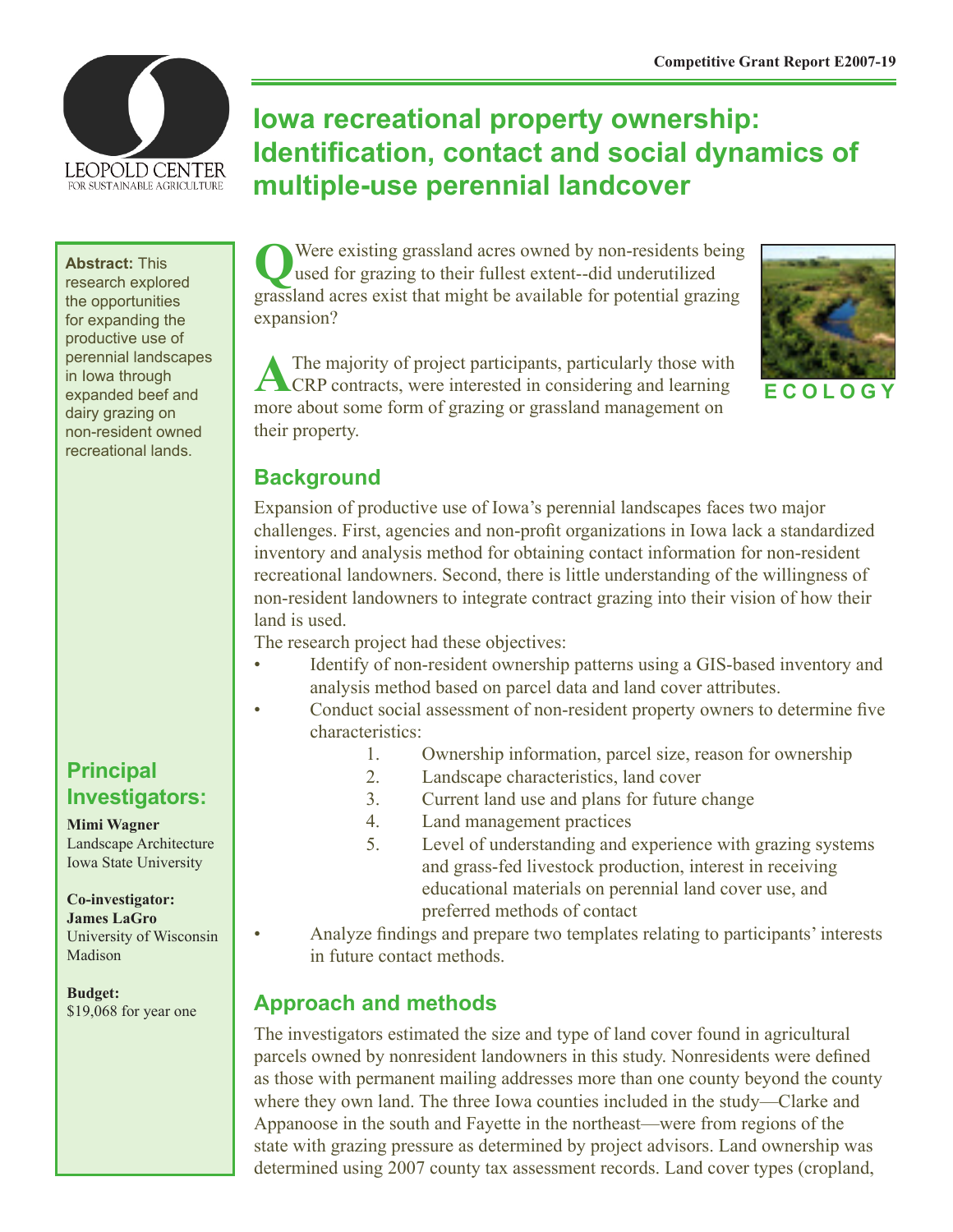forest, grassland, etc.) were determined by 2007 manual updates to 2002 statewide land cover data obtained from Iowa Department of Natural Resources. These two data types were integrated and analyzed using geographic information system (GIS) software. A subset of nonresident landowners was selected for telephone interviews based on the amount of grassland owned.

#### **Results and discussion**

A range of 12-24 percent of each of the three county land parcels was identified as non-resident-owned for a total of 167,919 acres of land. Investigators identified a total of 43,656 acres of nonresident-owned grassland in the three study counties. Nonresidents owned nearly as many grassland acres as cropland acres in the southern Iowa study counties, while in the northeast study county, the owners held considerably fewer grassland acres than cropland acres. A total of 201 non-resident landowners in all three counties owned grassland parcels of at least 60 acres. Twenty-eight landowners were interviewed.

Differing from the hypotheses, nearly all grassland owned by our interview participants was either actively used for agricultural purposes or enrolled in a conservation program; only 318 acres (5 percent) were available for possible rental as pasture. Nonresident landowners also were involved in management to a greater extent than expected, owning the cattle on more than half of all grazed grassland acres. Participants reported stable operations into the future in terms of land use and management structure. Excluding future housing development, the only changes mentioned included pasture improvement.

## **Conclusions**

Study results concerning non-resident agricultural landownership differed from other studies and from the initial hypothesis of the project. Out-of-state ownership rates in the study counties were considerably lower than the 2007 regional results reported in an ISU Extension study.

Non-resident landowners selected for interviews represented those with the largest grassland holdings in each county. While one participant described non-residents owning agricultural land primarily for recreational purposes, the study sample did not uncover a strong representation of this ownership type. Nearly all grassland owned by those interviewed was reported as currently being maximally used. Income from agricultural use was relatively important to the study participants and despite their status as non-residents, participants were directly involved in grazing operations on a majority of grazed grassland in southern counties.

## **Impact of results**

Enrollment in CRP, rather than recreational ownership, provided the most significant obstacle to the adoption of contract grazing by participants. The majority of participants, particularly those with CRP contracts, were interested in considering and learning more about some form of grazing or grassland management on their property.